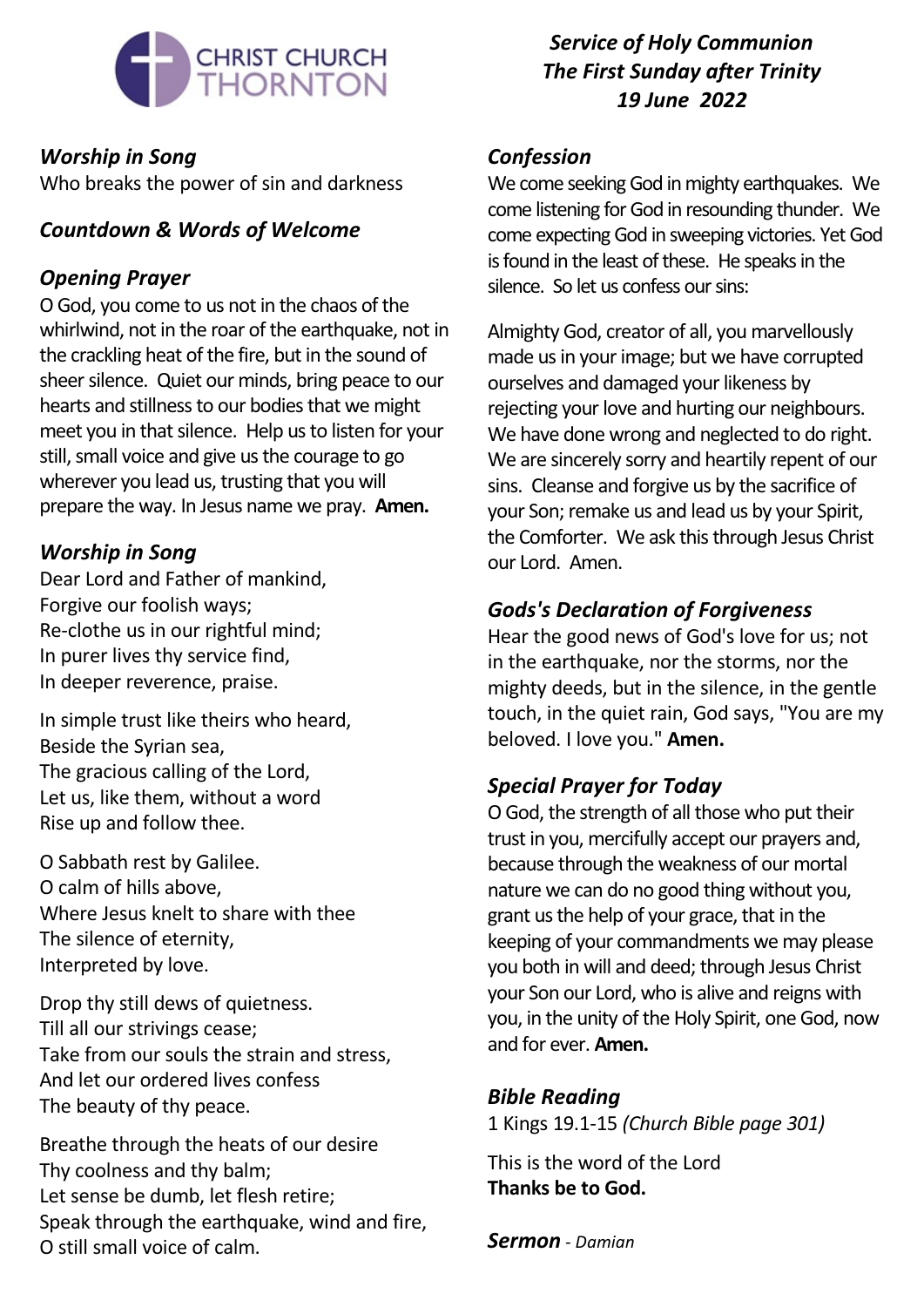# *Worship in Song*

Speak, O Lord, as we come to you To receive the food of your holy word. Take your truth, plant it deep in us; Shape and fashion us in your likeness, That the light of Christ might be seen today In our acts of love and our deeds of faith. Speak, O Lord, and fulfil in us All your purposes, for your glory.

Teach us, Lord, full obedience, Holy reverence, true humility. Test our thoughts and our attitudes In the radiance of your purity. Cause our faith to rise, cause our eyes to see Your majestic love and authority. Words of power that can never fail; Let their truth prevail over unbelief.

Speak, O Lord, and renew our minds; Help us grasp the heights of your plans for us. Truths unchanged from the dawn of time That will echo down through eternity. And by grace we'll stand on your promises, And by faith we'll walk as you walk with us. Speak, O Lord, till your church is built As the earth is filled with your glory.

# *An Affirmation of Faith*

We believe the grace of God has dawned upon us with healing for all the world, and so we rejoice to declare our faith in him:

**We trust in God the Father, who has revealed his love and kindness to us, and in his mercy saved us, not for any good deed of our own, but because he is merciful.**

**We trust in Jesus Christ, who gave himself up for us to free us from our sin, and set us apart for himself a people eager to do good.**

**We trustin the Holy Spirit, whom God poured out on us generously through Christ oursaviourso that justified by grace we might become heirs with the hope of eternal life. Amen.**

## *Prayers ()*

*At the end:* Merciful Father, **accept these prayers for the sake of your Son, our Saviour Jesus Christ. Amen.**

# *The Peace*

Christ is our peace. He has reconciled us to God in one body by the cross. We meet in his name and share his peace.

The peace of the Lord be always with you **and also with you.**

# *Offertory Prayer*

**Lord** Jesus Christ, you emptied yourself, taking **the form of a servant. Through yourlove, make usservants of one another. Lord Jesus Christ, for oursake you became poor. May ourlives and gifts enrich the life of your world. Amen.**

# *The Eucharistic Prayer*

The Lord be with you. **And also with you.**

Lift up your hearts. **We lift them to the Lord.**

Let us give thanks to the Lord our God. **It is right to give thanks and praise.**

It is right to praise you, Father, Lord of all creation; in your love you made us for yourself. When we turned away you did not reject us, but came to meet us in your Son. **You embraced us as your children and welcomed us to sit and eat with you.**

In Christ you shared our life that we might live in him and he in us.

**He opened his arms of love upon the cross and made** for all the perfect sacrifice for sin.

On the night he was betrayed, at supper with his friends he took bread, and gave you thanks; he broke it and gave it to them, saying: Take, eat; this is my body which is given for you; do this in remembrance of me. **Father, we do this in remembrance of him: his body is the bread of life.**

At the end of supper, taking the cup of wine, he gave you thanks, and said: Drink this, all of you; this is my blood of the new covenant, which is shed for you for the forgiveness of sins; do this in remembrance of me.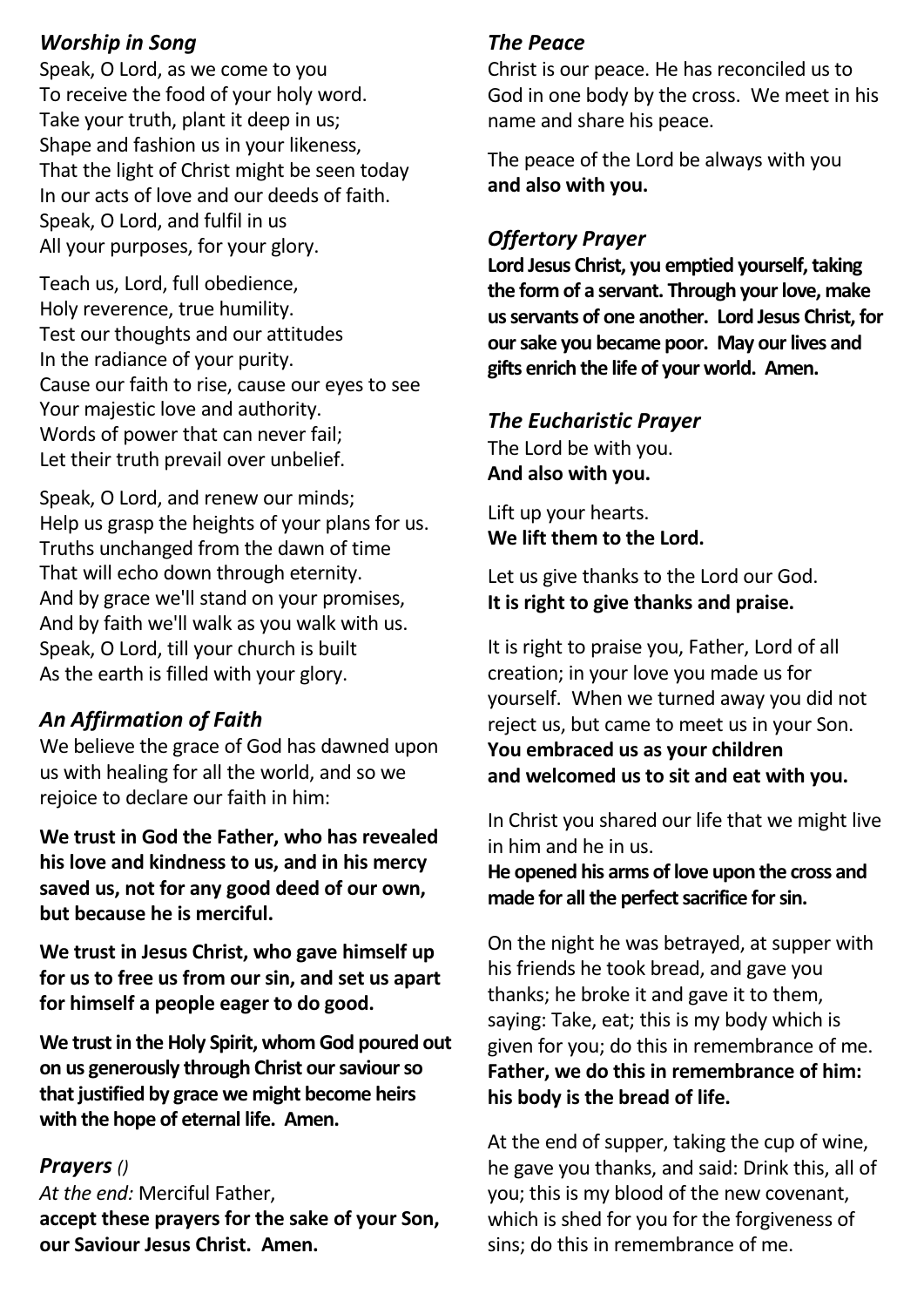## **Father, we do this in remembrance of him: his blood is shed for all.**

As we proclaim his death and celebrate his rising in glory, send your Holy Spirit that this bread and this wine may be to us the body and blood of your dear Son.

#### **As we eat and drink these holy gifts make us one in Christ, our risen Lord.**

With your whole Church throughout the world we offer you this sacrifice of praise and lift our voice to join the eternal song of heaven:

**Holy, holy, holy Lord, God of power and might. Heaven and earth are full of your glory. Hosanna in the highest.**

# *The Lord's Prayer*

**Our Father in heaven, hallowed be your name, your kingdom come, your will be done, on earth as in heaven. Give us today our daily bread. Forgive us our sins as we forgive those who sin against us. Lead us not into temptation but deliver us from evil. For the kingdom, the power, and the glory are yours now and for ever. Amen.**

# *Breaking of the Bread*

Every time we eat this bread and drink this cup, **we proclaim the Lord's death until he comes.**

# *Giving of Communion*

Draw near with faith. Receive the body of our Lord Jesus Christ which he gave for you, and his blood which he shed for you. Eat and drink in remembrance that he died for you, and feed on him in your hearts by faith with thanksgiving.

## *We receive communion*

## *Hymn during Communion*

What is our hope in life and death Christ alone Christ alone What is our only confidence That our souls to Him belong Who holds our days within His hand What comes apart from His command And what will keep us to the end The love of Christ in which we stand

 O sing hallelujah, our hope springs eternal O sing hallelujah, now and ever we confess Christ our hope in life and death

What truth can calm the troubled soul God is good God is good Where is His grace and goodness known In our great Redeemer's blood Who holds our faith when fears arise Who stands above the stormy trial Who sends the waves that bring us nigh Unto the shore the rock of Christ

Unto the grave what will we sing Christ He lives Christ He lives And what reward will heaven bring Everlasting life with Him There we will rise to meet the Lord Then sin and death will be destroyed And we will feast in endless joy When Christ is ours forevermore

# *Hymn during Communion*

Just as I am, without one plea, But that thy blood was shed for me, And that thou bidd'st me come to thee, O Lamb of God I come.

Just as I am, tho' tossed about With many a conflict, many a doubt, Fightings within, and fears without, O Lamb of God, I come.

Just as I am, poor, wretched, blind, Sight, riches, healing of the mind, Yea, all I need, in thee to find, O Lamb of God, I come.

Just as I am, thou wilt receive, Wilt welcome, pardon, cleanse, relieve; Because thy promise I believe, O Lamb of God, I come.

Just as I am, thy love unknown Hath broken ev'ry barrier down Now, to be thine, yea, thine alone, O Lamb of God, I come.